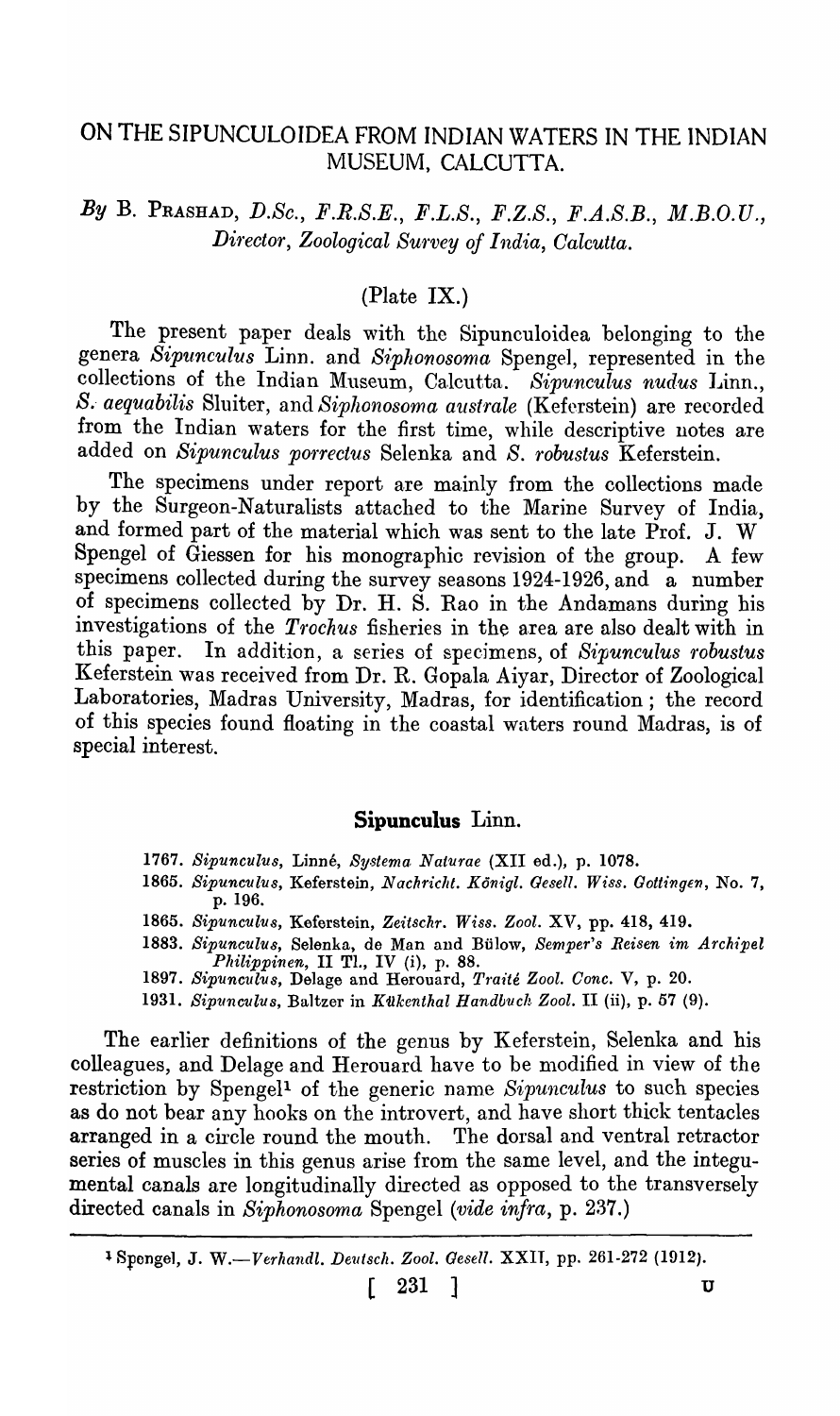#### Sipunculus nudus Linn.

### (Plate IX, fig. 1.)

- 1767. Sipunculus nudus, Linné, Systema Naturae (XII ed.), p. 1078.
- 1861. Sipunculus nudus, Keferstein and Ehlers, Zool. Beiträg. pp. 32-52, pls. vi-viii.
- 1865. Sipunculus nudus, Keferstein, Nachricht. Königl. Gesell. Wiss. Gottir.gen, No. 7, p. 196.
- 1865. Sipunculus nudus, Keferstein, Zeitschr. Wiss. Zool. p. 419.
- 1868. Sipunculus nudus, Baird, Proc. Zool. Soc. London, p. 77.
- 1870. Sipunculus nudvs, Brandt, Mém. Acad. Imp. St. Petersbourg, XVI (7), pp. 1-46, pls. i, ii (anatomy).
- 1881. Sipunculus nudus, Andreae, Zeitschr. Wiss. Zool. XXXVI, pp. 201-258, pls. xii, xiii (anatomy).
- 1883. Sipunculus nudus, Selenka, de Man and Bülow, Semper's Reisen im<br>Archipel Philippinen, II Tl., IV (i), pp. 92, 93.
- 1891. Sipunculus nudus, Ward, Bull. Mus. Comp. Zool. Harvard, XXI, pp.<br>143-184, pls. i-iii (anatomy).<br>1899. Sipunculus nudus, Shipley in Willey's Zool. Results, p. 158.<br>1900. Sipunculus nudus, Metalnikoff, Zeitschr. Wiss.
- 
- pls. xvii-xxii (anatomy).<br>
1902. Sipunculus nudus, Sluiter, "Siboga " Exped. XXV, p. 5.<br>
1903. Sipunculus nudus, Augener, Archiv Naturgesch. Jahrg. 69, Bd. I, p. 344.
- 
- 
- 1904. Sipunculus nudus, Ikeda, Journ. Coll. Sci. Imp. University, Tokyo, XX, pp. 31, 32.
- 1904. Sipunculus nudus, Hérubel, Bull. Mus. d'Hist. Nat. Paris, X, p. 563.
- 
- 
- 
- 
- 1905. Sipunculus nudus, Italies, Batt. Intes. a 1166. Irat. 1916, 23, p. 969.<br>1907. Sipunculus nudus, Hérubel, Mém. Soc. Zool. France, XX, pp. 224, 225.<br>1913. Sipunculus nudus, Southern, Sci. Inv. Ireland Fish. for 1912, N p. 1.
- 1922. Sipunculus nudus, Cuenot, Faun. France Sipunculus, etc., IV, p. 14. 1922. Sipunculus nudus, Arkiv Zool. XIV, No. 19, p. 5.
- 
- 1925. Sipunculus nudus, Fischer, Tierwelt Nord-u. Ostsee, I, 26 vi d.
- 1925. Sipunculus nudus, Brocke, Bijdr. Dierkund. XXIII, p. 82.
- 1930. Sipunculus nudus, Sato, Sci. Rept. Tokoku Imp. Univ. V (4), IP. 2.5, pl. i, fig. 1.

 $, 8445$ 

- 1934. Sipunculus nudus, Sato, ibid. IX (4), pp. 1, 2, pl. i, fig. 1.
- 1935. Sipunculus nudus, Sato, ibid. X (4), p. 300.

S. nudus, the earliest known representative of the Sipunculoidea, is a cosmopolitan species with an almost world-wide distribution.

In the Indian Museum collection the species is represented by the following specimens :-

| 1. Andamans; purchased from $\theta$ . H. Booley, Esqr. 1 specimen $\left(\frac{\theta}{\theta}\right)$ . |                                                      |
|-----------------------------------------------------------------------------------------------------------|------------------------------------------------------|
| 2. Andamans, Port Blair, north of Corbyn's Cove.<br>7.i.34; Dr. H. S. Rao                                 | 1 specimen ( $\text{ZEV } \frac{7506}{7}$ ).         |
| 3. Andamans, Port Blair, Dr. H. S. Rao                                                                    | 2 specimens $\left($ ZEV $\frac{7504}{7}$ .          |
| 4. Andamans; without definite data                                                                        | 1 young specimen<br>$(\text{ZEV } \frac{7503}{7})$ . |
| 5. Nicobars; between Jetty and Naval point (St.<br>621). Col. R. W. G. Hingston. 8.iii.25                 | 3 specimens $(ZEV \frac{7502}{7})$ .                 |

The above listed specimens agree with the detailed description of S. nudus by Selenka and his collaborators, and I have no doubt about their identification.

The young specimen from the Andamans (No. 4) is 42 mm. long, while the others from Port Blair (Nos. 1-3) vary from 90-170 mm. in length.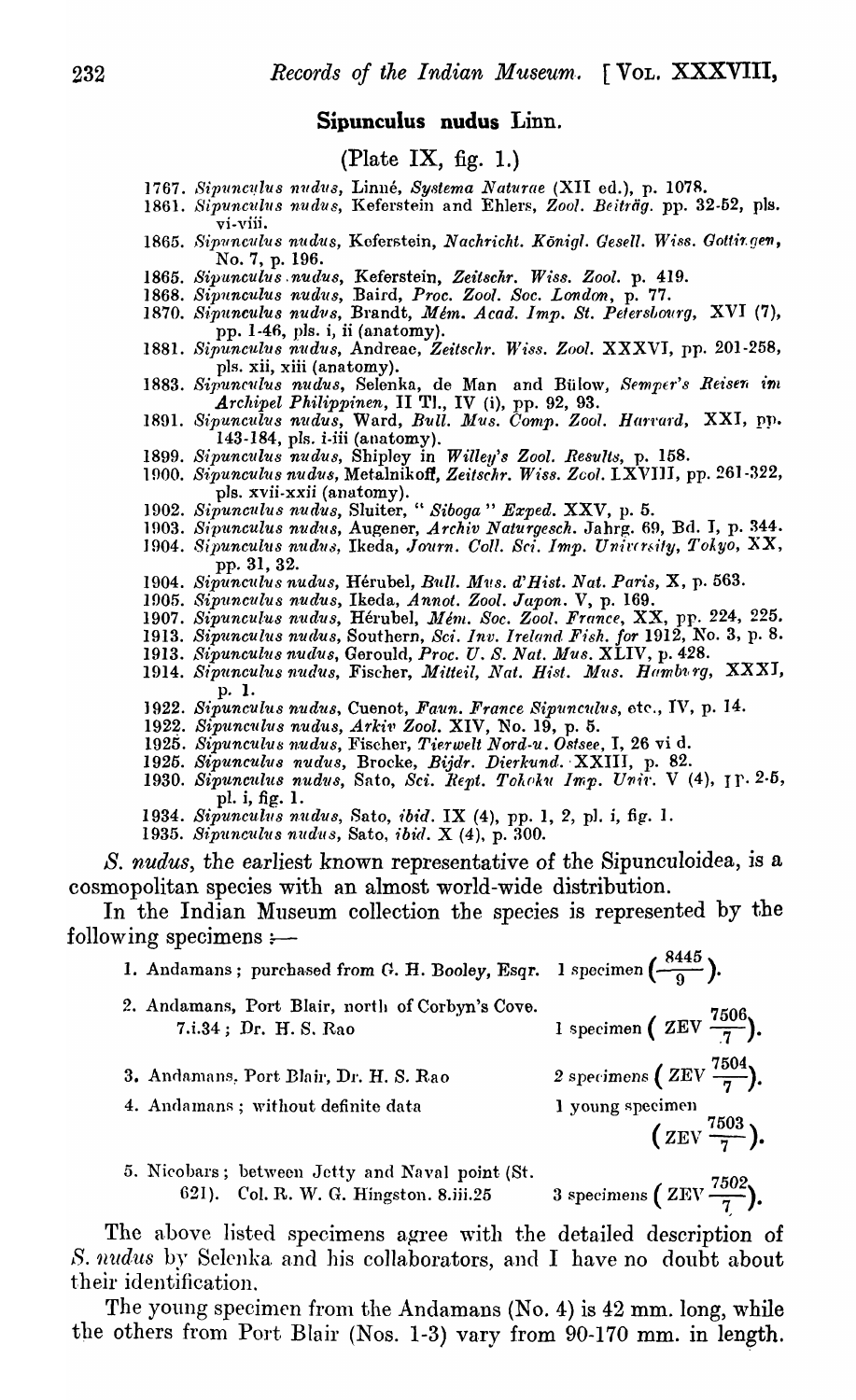They are of a creamy white to yellowish colour. The introvert in most specimens is retracted, but in one specimen (Plate IX, fig. 1) it is partially everted; its surface is covered with many rows of closely placed, leaf-like, inverted triangular papillae. The mouth opening is surrounded by a tentacular membrane which appears to be divided into a dorsal and a ventral lobe, each of which is cut into tentacular flaps; the flaps of the dorsal lobe are larger than those of the ventral.

The number of longitudinal muscles, which rarely anastomose, varies from 31-34 in the different specimens. The four retractor muscles arise at the same level, and are connected at their origin with 6-7 longitudinal muscles. Owing to the well developed circular muscles of the body wall its surface is cut up into deeply impressed quadratic areas; these are almost squarish in the anterior region, somewhat rectangular in the middle of the body, while near the posterior end some of them appear nearly triangular. The spindle-muscle arises somewhat in front of the anal opening, and is not connected posteriorly with the body wall.

The anal opening is situated dorsally about 15 mm. behind the origin of the introvert, and there are ahvays at least 2 distinct longitudinal muscle bands bounding it both anteriorly and posteriorly.

The intestine consists of 10-12 double spirals; a large number of transverse muscular strands attach it to the body wall on either side. A rectal diverticulum was found in all the specimens, and "biischelförmige Analdrüsen" as described by Augener, were found attached to the mesentries on the side of the anal opening.

The segmental organs are moderately long, extending posteriorly to the roots of the retractors or slightly beyond. They are only attached along the anterior one-fourth to one-third of their length. Their openings lie between the 4th and 5th longitudinal muscle bundles, about 10 mm. in front of the anal opening.

*Distribution.*--S. *nudus* is, as noted above, a cosmopolitan species. It has been recorded from the Atlantic Ocean, the North Sea, the Mediterranean, the Red Sea, the Indian and the Pacific Oceans. A detailed list of its distribution is given in Herubel's paper (1907), while the localities from which it has been recorded since this date are listed by Fischer, Sato and others. It is recorded here from the Andaman and Nicobar waters in the Bay of Bengal for the first time.

### **Sipunculus robustus** Keferstein.

### (Plate IX, fig. 2.)

- 1865. Sipunculus robustus, Keferstein, *Nachricht. Königl. Gesell. Wiss. Gottingen*, No. 7, p. 196.
- *1865. 8ipuncllius robustu8,* Keferstoin, *Zc-itscllr.* JV1'SS. *Zool.* XV, p. 421.
- *1868. Sipuncul'lIS rob1.lst1ts,* Baird, *Proc. Zool. Soc. London,* p. 80.
- 1883. *Sipunculus, robustus,* Selenka, de Man and Bülow, *Šemper's Reisen im Archipel Philippinen, II Tl., IV (i), pp. 97-99, pl. xii, fig. 170.*
- *1886. Sipunc'ltlus robustus,* Sluiter, *Naturkund. 'l'Ud. Neerland. Ind.* XIJV, p. 482, pI. ii, figs. 8, 9.
- 1887. Sipunculus robustus, Selenka, *Journ. Linn. Soc. London, Zool.* XXI, n. 221-
- 1890. Sipunculus robustus, Sluitor, *Naturkund. Tijd. Neerland, Ind.* L, p. 122
- **1895.** Sipunculus robustus, Fischer, Abhandl. Gch. Naturwiss. Hamburg, X111, p.7.
- **1896.** Sipunculus robustus, Fischer, *Denkschr. Med.·Nat. Ges. Jena*, VIII, p. 337.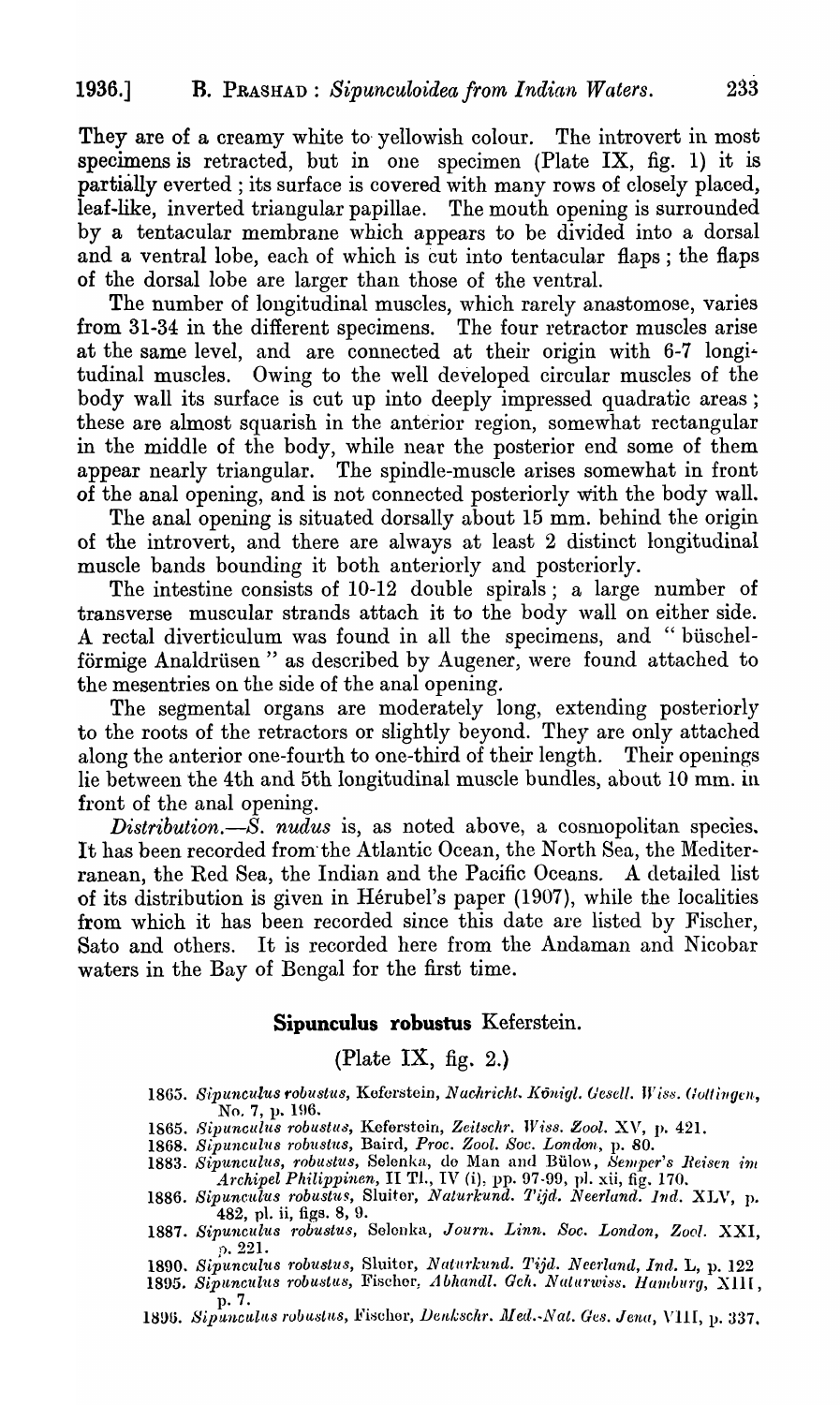*1902. Sipunculus robustus,* Sluiter, " *Siboga" Exped.* XXV, p. 4.

- *1903. Sipunculus rOb1.lstlts,* Augener, *Arch'iv Naturgesch.* Jahrg. 69, Bd. I, pp. 313-315, 345.
- 1905. Sipunculus robustus, Lanchester, *Proc. Zool. Soc. London*, p. 27.
- *1907. Sipunculus robustus,* Herubel, *Mem. Soc. Zool. Prance,* II, p. 225.
- *1922. Sipuncul'lls robust'Us,* Fischer, *Arkiv Zool.* XIV, No. 19, p. 7.
- *1925. Sipunculus Tobustus,* Broeke, *Bijdrag. Dierkund,* XXIV, p. 2.
- 1935. Sipunculus robustus, Sato, *Sci. Rept. Tohoku Imp. Univ.* X, p. 301, pl. ii, fig. 1, text-fig. 1.

This widely distributed species is represented in the collection before me from the following localities<sup>1</sup> :-

| 1. Mergui Archipelago; Dr. J. Anderson Coll.                                                                                | 1 specimen $\left(\frac{8797}{6}\right)$ . |
|-----------------------------------------------------------------------------------------------------------------------------|--------------------------------------------|
| 2. Paye or Paway Island, Mergui Archipelago;<br>Marine Survey Coll. (St. 593); March, 1914                                  | 1 specimen $(ZEV^{\overline{7501}})$ .     |
| 3. Nicobars, north side of Nancowry<br>Harbour<br>amongst submerged coral reef; Marine<br>Survey Coll. (St. 700); 11.i.1926 | 1 specimen ( $\text{ZEV}\frac{7500}{7}$ ). |
| 4. Andamans                                                                                                                 | 1 specimen $\left(\frac{8779}{6}\right)$ . |
| 5. Madras; R. G. Aiyar <sup>2</sup> Coll.; 5.vii.1935                                                                       | 4 specimens (ZEV $\frac{7499}{7}$ ).       |

The fresh specimens from the Madras coast preserved in formalin are of a purplish pink colour. The largest specimen, a photograph of which is reproduced on plate IX, is  $128$  mm. long excluding the introvert, and 12 mm. in maximum thickness. The partially everted introvert is 12 mm. long.

The number of longitudinal muscular bundles in the specimens examined varies from 24-31. The circular muscles are also well developed, and the surface of the comparatively thin body-wall appears cut up into well impressed quadratic areas. Selenka and his colleagues remarked that in all the specimens of the species there are two muscle bundles in front of and one posterior to the anal opening. Augener *(op. cit., p.* 314) while confirming this statement remarked that this condition is also to be found in *S. nudus.* In all the Indian specimens of *S. robustus* examined by me I have always found 2 bundles in front of and 1 behind the anus, but none of the specimens of S. *nudus* examined by me showed this condition. Broeke also mentions this peculiarity in the specimens of *S. robustus* from the West Indies, but not in the case of *S. nudus* from the same area. The spindle-muscle, which arises somewhat in front of the anal opening, is not attached to the body-wall posteriorly.

The retractor muscles show a great deal of variation in regard to their origin. The ventral retractors were found to originate from the muscle bands 1-6, 2-5 or 2-6 in different specimens, while the dorsal retractors were connected with the muscles 7-11, 7-12 or 9-12. Such variation has also been observed by other authors.

<sup>&</sup>lt;sup>1</sup> In addition to the specimens listed here thore is a specimen from Hongkong in the collection of the Indian Museum which belongs to this species.

<sup>&</sup>lt;sup>2</sup> Prof. R. G. Aiyar wrote as follows regarding these specimens: "They turned up in large numbers in the Madras coastal waters about the middle of June and also at the end of July, 1935. They were caught in the townot as well as in the fishing nets of  $~$ fishermen."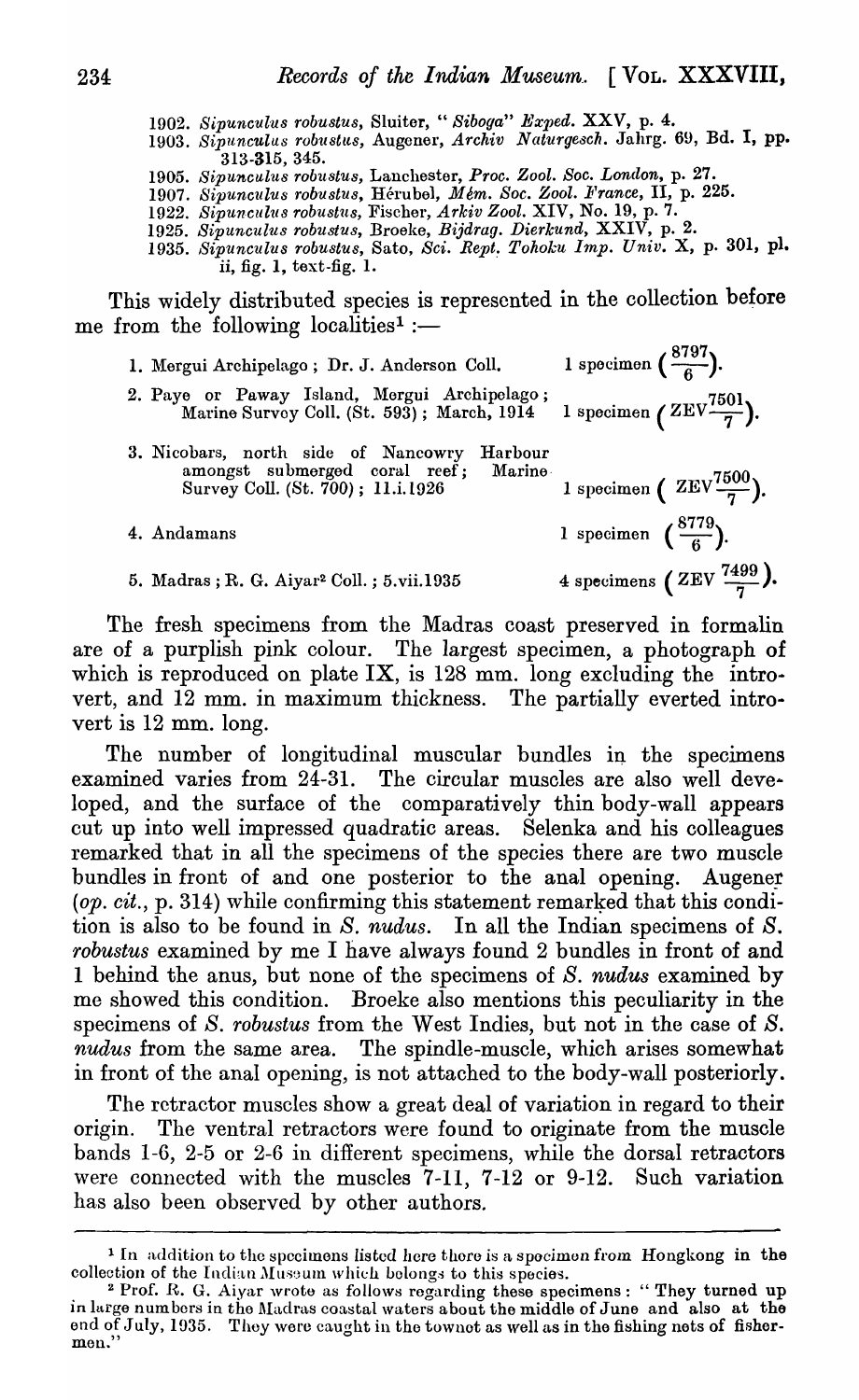Two Polian canals were observed on the sides of the oesophagus.  $\mathbf{A}$ rectal diverticulum and "büschelförmige Analdrüsen" were found in all specimens.

*Distribution*.—The species appears to be widely distributed in the Indo-Pacific and has also been recorded from the West Indies. Sluiter's remark (1902, p. 4) that the species "scheint aber nur an bestimmten Localitäten in grösseren Menge vorkommen" is confirmed by the large number of specimens which were found by Prof. R. G. Aiyar in the Madras coastal waters.

### Sipunculus porrectus Selenka.

1887. Sipunculus porrectus, Selenka, Journ. Linn. Soc. London, Zool. XXI,

1907. Sipunculus porrectus, Hérubel, Mém. Soc. Zool. France, XX, p. 225.

Selenka based the description of this new species on two specimens collected in the Mergui Archipelago by the late Dr. J. Anderson during Only one of the specimens, the type of the species, is now 1881-82. available in the collections of the Indian Museum, Calcutta. It is the larger of the two specimens identified by Selenka, and is 32 cm. in length. The specimen was sent to the late Dr. J. W Spengel of Giessen in connection with his revision of the Sipunculoidea, and bears a label "Sipunculus edulis Pallas—J. W Spengel det. 1913."

The internal organs of this specimen are, as was also noted by Selenka, somewhat macerated, but I cannot agree with Spengel's view that it is a specimen of S. edulis Pallas.

The brief description of the external characters of S. edulis by Pallas<sup>1</sup> is quite insufficient for the identification of the worm. Later authors like Lamarck, Blainville and Cuvier did not add materially to this earlier account and the first detailed description of the species was published by Sluiter.<sup>2</sup> This description was included by Selenka, de Man and Bülow in their monograph. Spengel<sup>3</sup> in his preliminary paper regarded Sluiter's S. edulis as distinct from Pallas' species of this name, and included it in his new genus Siphonosoma. As unfortunately Spengel's detailed work was never published, it is impossible to surmise his reasons either for considering the two as distinct species or for including S. porrectus Selenka in the synonymy of S. edulis (Pallas).

As noted above, the only available specimen of S. porrectus is in a poor state of preservation and it is not possible, therefore, to add to the earlier description of the species by Selenka. I have, however, examined this specimen carefully and am able to confirm Selenka's description. A comparison of the descriptions of S. edulis by Sluiter and of S. porrectus by Selenka leaves no doubt whatsoever that the two worms are distinct, and in the absence of any other information about Pallas' S. *edulis* it appears best to accept the species as defined by Sluiter.

<sup>&</sup>lt;sup>1</sup> Pallas, P. S.—Spicilegia Zoologica, I, Fasc. 10, pp. 10-12 (1774).<br>
<sup>2</sup> Sluiter, C. Ph.—Naturkund. Tijd. Neerland. Ind. XLI, pp. 148-150, pl. i, fig. 1,<br>
pl. ii, figs. 1-3, pl. iii, fig. 1 (1881), and ibid. XLV, pp. 48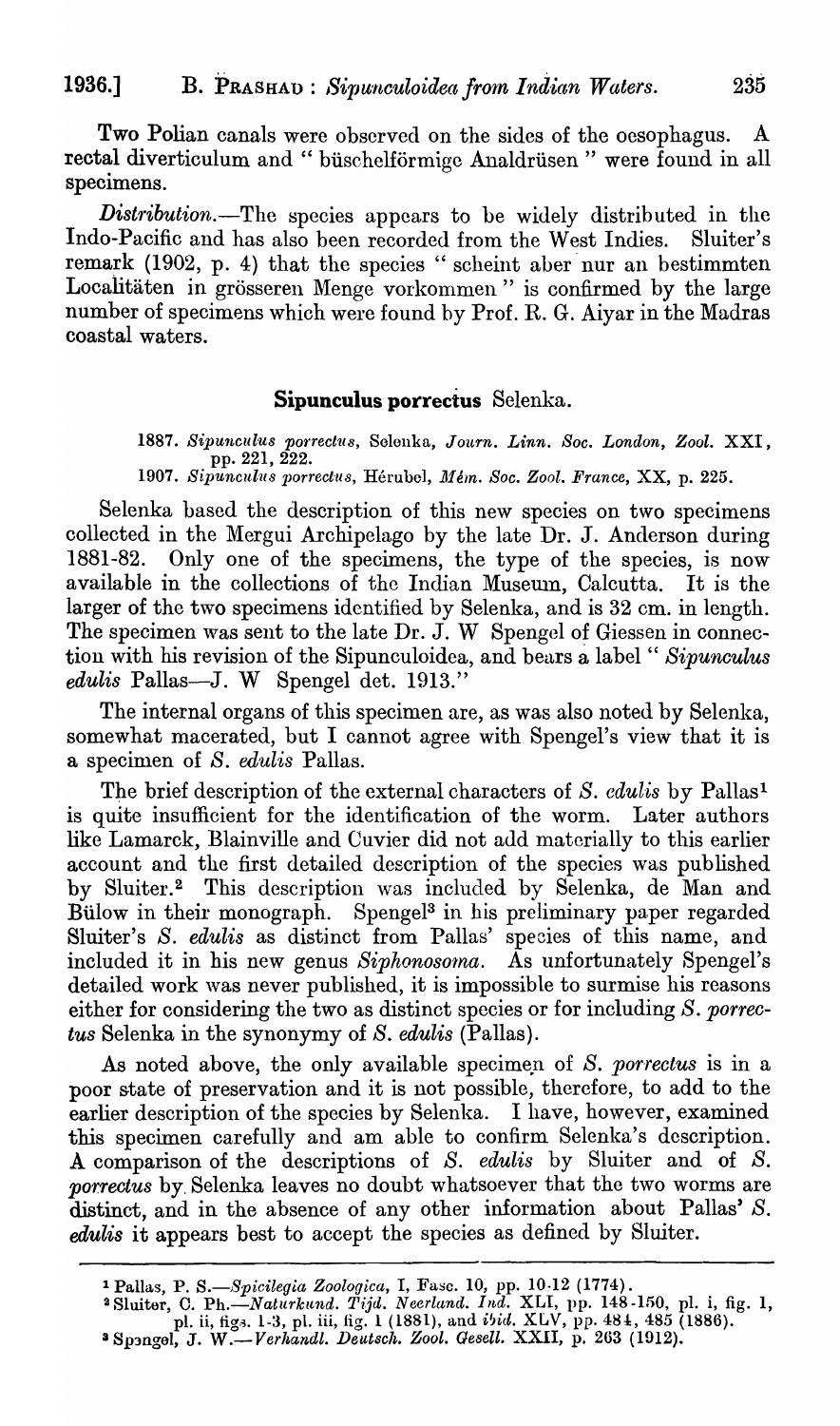### **Sipunculus aequabilis** Sluiter.

(Plate IX, fig.  $3$ .)

1902. Sipunculus aequabilis, Sluiter, "Siboga" Exped. **XXV**, p. 7. 1907. *Sipuncullis ((cquaoilis,* Hel'ubcl, *lJlbn. Soc. Zool. F'I'ance,* XX, p. 222.

This deep-sea species is represented in the collection before me from the following localities  $:$ 

| 1. Laccadive Sea, Lat. 12° 47' N., Long. 73° 44' 45"<br>E.; 870-827 fathoms; Marine Survey of<br>India Coll.       | 2 specimens $(ZEV^{\overline{5550.1}})$ .                          |
|--------------------------------------------------------------------------------------------------------------------|--------------------------------------------------------------------|
| 2. Laccadive Sea, Lat. 13° 47' 49" N., Long. 73° 7' E.;<br>637 fathoms; Marine Survey Coll. (St. 177);<br>5.v.1894 | $\frac{1}{4}$ specimens $\left(ZEV\frac{5553}{7} \quad \& \right)$ |
| 3. Bay of Bengal, Lat. 18° 18′ N., Long. 93° 25′ E.;                                                               | $\frac{5564-65}{7}$ ).                                             |
| 843 fathoms; Marine Survey Coll. (St. 325);<br>22.xii.1903                                                         | 3 specimens $(ZEV^{\frac{2089}{7}})$ .                             |
| 4. Bay of Bengal                                                                                                   | 2 specimens ( $\text{ZEV}\frac{7505}{7}$ ).                        |

All the specimens recorded above are more or less similar in form and are of a dirty whitish colour, with a somewhat translucent skincovering. All of them, owing to direct preservation in alcohol, are greatly contracted. The largest specimen is about 80 mm. long and in all of them 21 fairly well marked longitudinal areas corresponding to the longitudinal muscle bundles can be distinguished; the outlines of the muscle bundles become less sharply marked in the anterior region, and, as noted by Sluiter, cannot be distinguished from the introvert. The circular muscle bands are not well impressed, and the surface of the body-wall is not distinctly cut up into quadratic areas, such as are present in S. *nudus, S. robustus* and most other species. In the posterior region of the body a transverse ring-shaped thickening of the body-wall, as described by Sluiter in the types of the species and as is present in the case of the deep-sea form S. norvegicus Dan. and Kor., marks off a conical region from the rest of the body. The introvert is retracted in most specimens, but on dissection it was possible to count ten tentacular processes or " Fiihlerlappen " ; two of these on the dorsal side are larger than the others.

The internal structure agrees with the description given by Sluiter. The ventral retractors were found to originate from the 3rd, and the dorsal from the 8th and 9th longitudinal muscles. All the retractors originate at the same level. The two segmental organs are about 15 mm. long; they are free in the greater part of their length and do not extend quite up to the origin of the retractor muscles. The segmental organs open between the 4th and 5th longitudinal 'muscle bands about 10-11 mm. in front of the anus. No genital glands could be distinguished.

Distribution.—Sluiter's specimens of the species were collected by the " Siboga" Expedition from depths of 330-959 meters. The specimens recorded above arc from the Laccadive Sea in the Arabian Sea and from the Bay of Bengal from a maximum depth of 870 fathoms.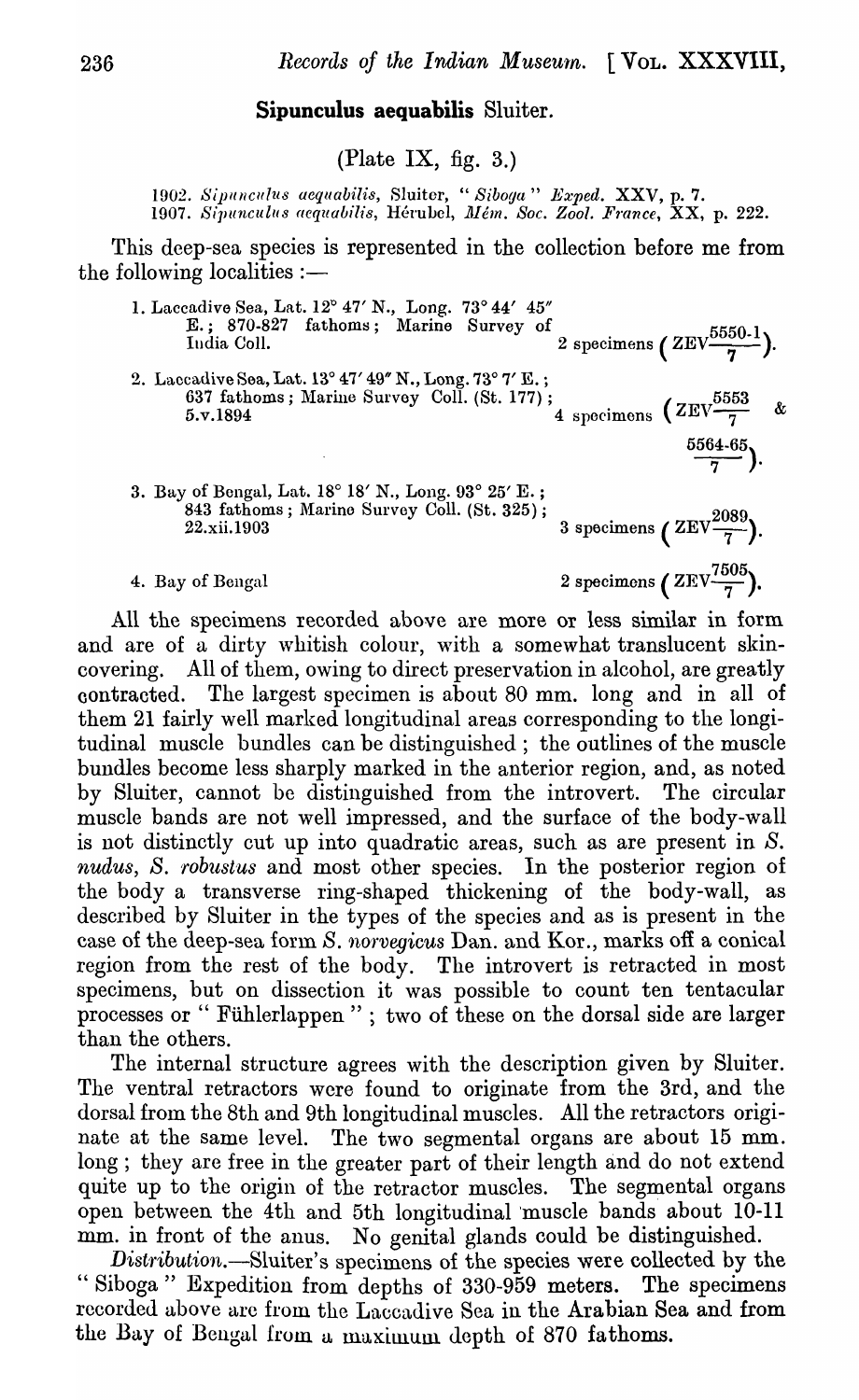**Remarks.—The development of a ring-shaped thickening of the body**wall near the posterior end in the case of some of the deep-sea species of the genus Sipunculus is of interest. It is possible that this structure helps in anchoring the species in a vertical position, and is an adaptation to life on a muddy bottom.  $I<sup>1</sup>$  described a similar structure in the case of Thalassema arkati Prashad which was found at Sandheads, off the mouth of the River Hooghly.

### Siphonosoma Spengel.

- 
- 1912. Siphonosoma, Spengel, Verhandl. Deutsch. Zool. Gesell. XXII, p. 264. 1913. Siphonosoma, Spengel, ibid. XXIII, pp. 71-77.
- 1914. Siphonosoma, Fischer, Beiträge Kennt. Meeresfarna Westafrikas, I, pp.  $59-61.$
- 1931. Siphonosoma, Baltzer, Sipunculida in Kükenthal Handbuch Zool. II (ii), p.  $58(9)$ .

Spengel did not publish a detailed description of the genus Siphonosoma, but Fischer gave a generic diagnosis based on Spengel's observa-A short description with a key for its differentiation from Sipuntions. culus Linn. is also included in Baltzer's work.

The main differences of Siphonosoma from Sipunculus Linn. consist in its longer tentacles arranged in groups round the mouth opening, the introvert bearing distinct hooks, the dorsal and ventral retractor muscles arising at different levels, and the presence of transverse canals in the skin.

Neither Spengel nor Fischer designated any genotype for the genus Siphonosoma, but S. australe (Keferstein), the first species in Spengel's list, may be taken as its type.

#### Siphonosoma australe (Keferstein).

#### (Plate IX, figs.  $4-6$ .)

- 1865. Phascolosoma australe, Keferstein, Nachricht. Königl. Gevell. Wiss. Gottingen, No. 7, p. 197.
- 1865. Phascolosoma australe, Keferstein, Zeitschr. Wiss. Zool. XV, p. 422, pl. xxxii, figs. 12, 13.
- 1865. Sipunculus (Phascolosomum) australis, Quartrefages, Hist. Nat. Annel. Marin. et d'eau douce, II, p. 619.
- 1883. Sipunculus australis, Selenka, de Man and Eülow, Semper's Reich im<br>Archipel Philippinen, II, Tl. IV (i), pp. 90, 91, pl. xiii, figs. 180-182.<br>1895. Sipunculus australis, Fischer, Abhandl. Geb. Naturuiss. Handerg, XII
- p. 8.
- 1899. Sipunculus australis, Shipley in Willey's Zool. Results, II, p. 156, pl. XVIII, figs. 4, 5.
- 
- XVIII, ngs. 4, 3.<br>
1902. Sipunculus australis, Sluiter, "Sibega" Esped. XXV, p. 5.<br>
1903. Sipunculus australis, Augener, Archiv Naturgesch. Jahrg. 69, Bd. I, p. 346.<br>
1905. Sipunculus australis, Ikeda, Annot. Zool. Japon.
- 
- 
- 
- 1912. Siphonosoma australis, Spengel, Verhandl. Deutsch. Zool. Gesell. XXII. p. 263.
- 1922. Siphonosoma australe, Fischer, Arkiv Zool. XIV, No. 19, pp. 2-4.

The specimen (ZEV  $\frac{7507}{7}$ ) on which the present record is based was collected at Krusadai Island in the Gulf of Manaar by Dr. F H. Gravely, Superintendent of the Madras Museum. I identified the specimen as

<sup>1</sup> Prashad, B.—Rec. Ind. Mus. XXXVII, pp. 41, 42, pl. i, figs. 1, 4 (1935),